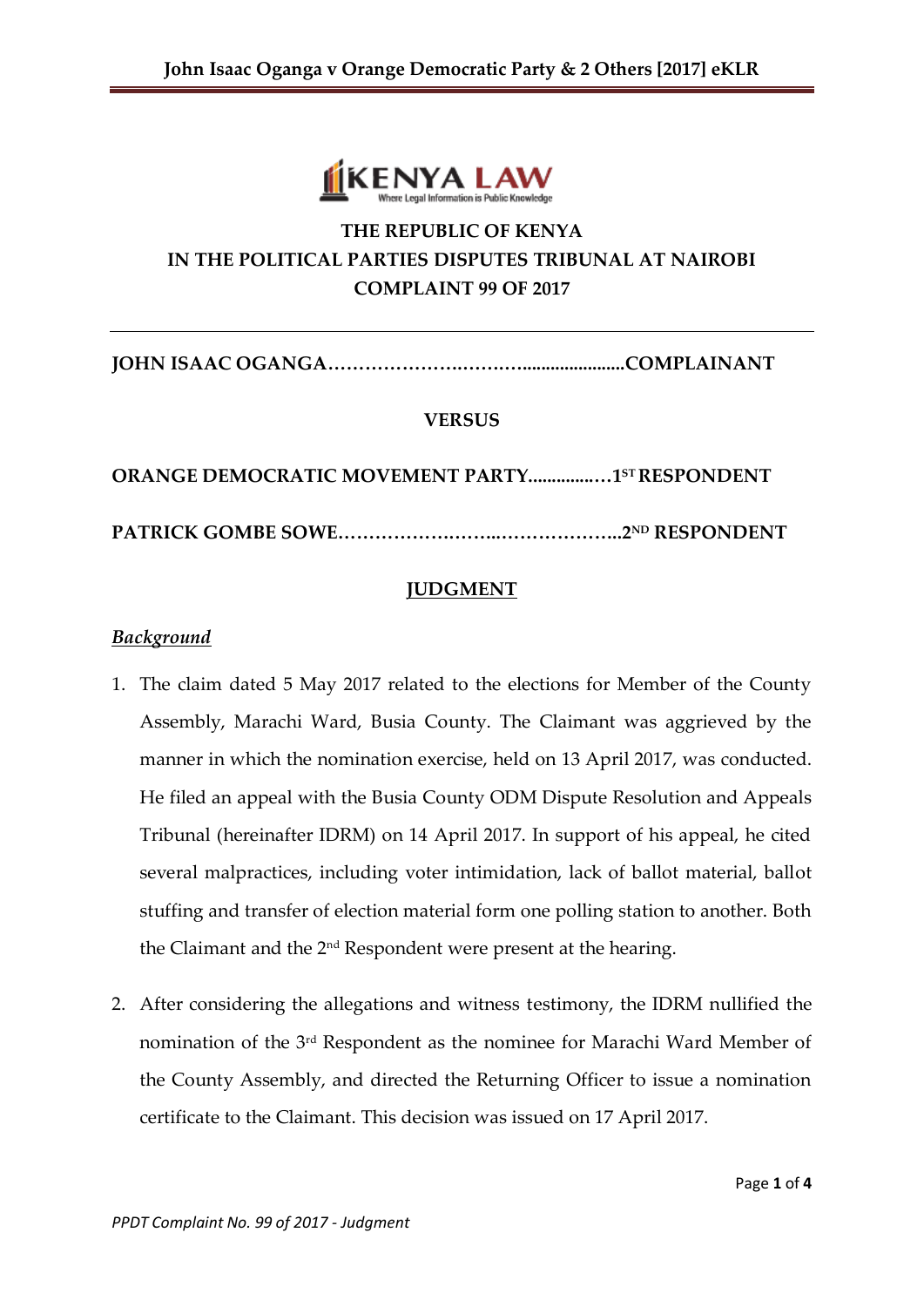- 3. On 5 May 2017, the Claimant approached this Tribunal praying for an order compelling the  $1<sup>st</sup>$  Respondent to issue the Claimant with a nomination certificate as directed by the IDRM. He challenged the 1<sup>st</sup> Respondent's failure to implement the IDRM decision and to enter the 2nd Respondent's name on the list of winners. The Claimant also contended that the 2<sup>nd</sup> Respondent's provisional certificate, which had been nullified by the IDRM, had been accepted at the 1<sup>st</sup> Respondent's headquarters. He prayed that this Tribunal revoke the 2<sup>nd</sup> Respondent's nomination certificate, the removal of the 2nd Respondent's name from the list of winners of the 1<sup>st</sup> Respondent and that the 1<sup>st</sup> Respondent be directed to submit the Claimant's name to the IEBC as the party nominee for the said seat.
- 4. The 2nd Respondent denied the allegations raised at the IDRM and even participation in the IDRM process. He asserted that the Complainant had neither served the appeal nor notified him of the appeal process. Without admitting the occurrence of malpractices, the 2<sup>nd</sup> Respondent contended that if at all any malpractices had occurred, they had affected the results of all the candidates. It was therefore the 2nd Respondent's contention that they could not have formed the basis for annulment of the nomination exercise as the Complainant did not demonstrate how the outcome of the election, if at all, was affected.
- 5. In response to the 2nd Respondent's contention that he had not been notified of the IDRM process, the Claimant adduced letter dated 15 April 2017 addressed by the 2nd Respondent to the 1st Respondent's Election Board. The letter was written in response to the Claimant's petition to the IDRM. The Claimant also noted that an appeal of the IDRM decision dated 17 April 2017 was not lodged within 48 hours as required by the party constitution. The Claimant reiterated their prayer that the decision of the IDRM be upheld and the  $1<sup>st</sup>$  Respondent compelled to comply.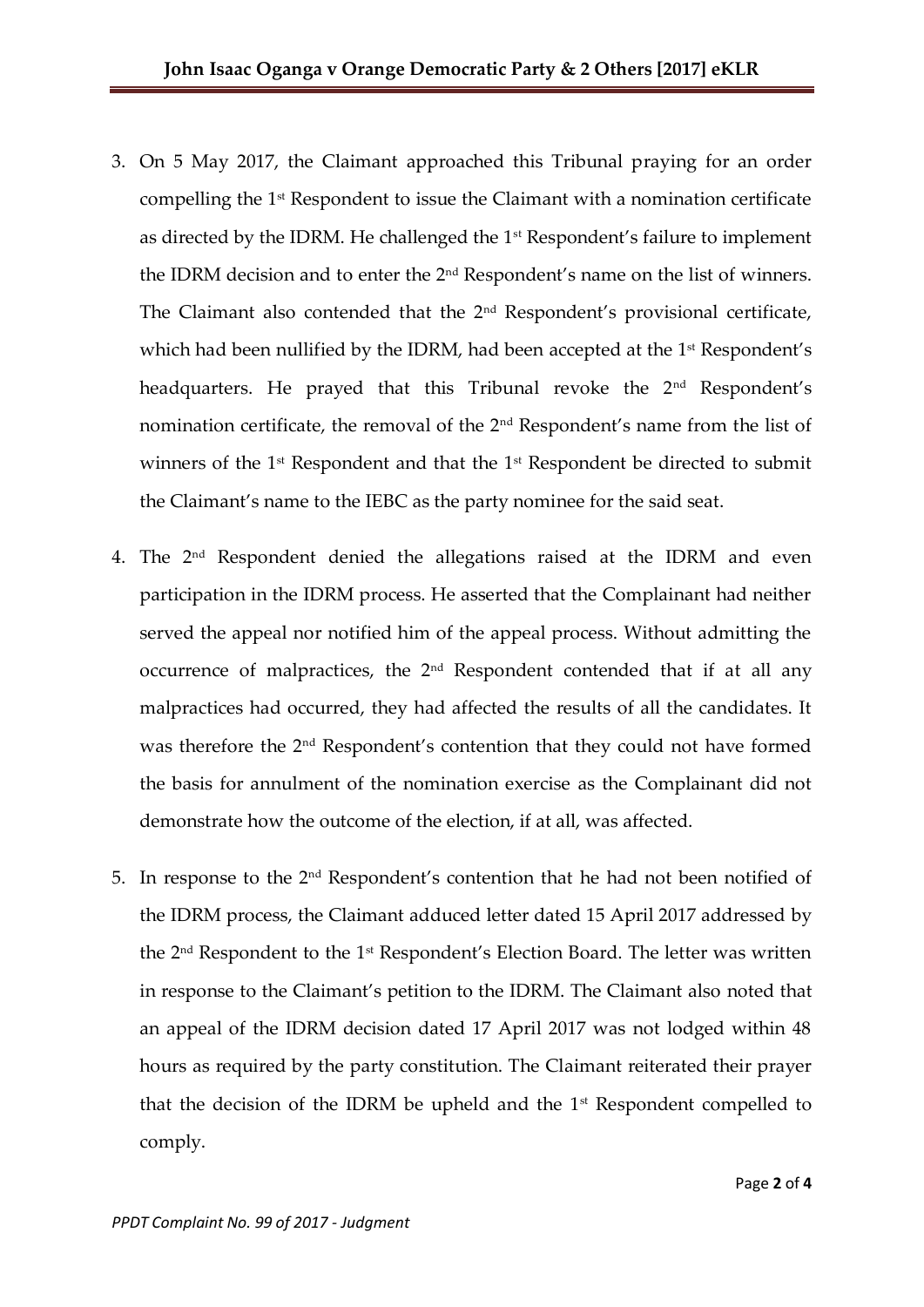#### **Issue for Determination**

6. From a review of the material on record, it appears to us that the only issue for determination is whether the IDRM decision dated 17 April 2017 ought to be upheld and enforced.

#### *Analysis*

- 7. The Claimant seeks to enforce the IDRM decision on the basis that it was fair and that it was not challenged at the party level in accordance with the party constitution. Whereas the 2nd Respondent contended that he was neither aware, of nor party to, the IDRM process, the IDRM decision points to the contrary. The decision refers to the 2nd Respondent having been represented by a Mr Nengo and to his having filed a response on the same day the appeal was filed. The letter dated 15 April 2017, which the 2nd Respondent faults for being addressed to the Elections Board and not the Appeals Board, is proof that the 2<sup>nd</sup> Respondent was aware of and took part in the IDRM process. His allegation that he was denied fair hearing at the IDRM cannot stand. It is noteworthy, as pointed out by the Claimant, that the 2nd Respondent did not file anything on oath in response to the claim. His allegations are therefore implausible.
- 8. Having found that the IDRM process was carried out in accordance with the party constitution and that the resultant decision was not challenged within the timelines stipulated in the party constitution, it behoves the Tribunal to refrain from disturbing it.

#### *Orders*